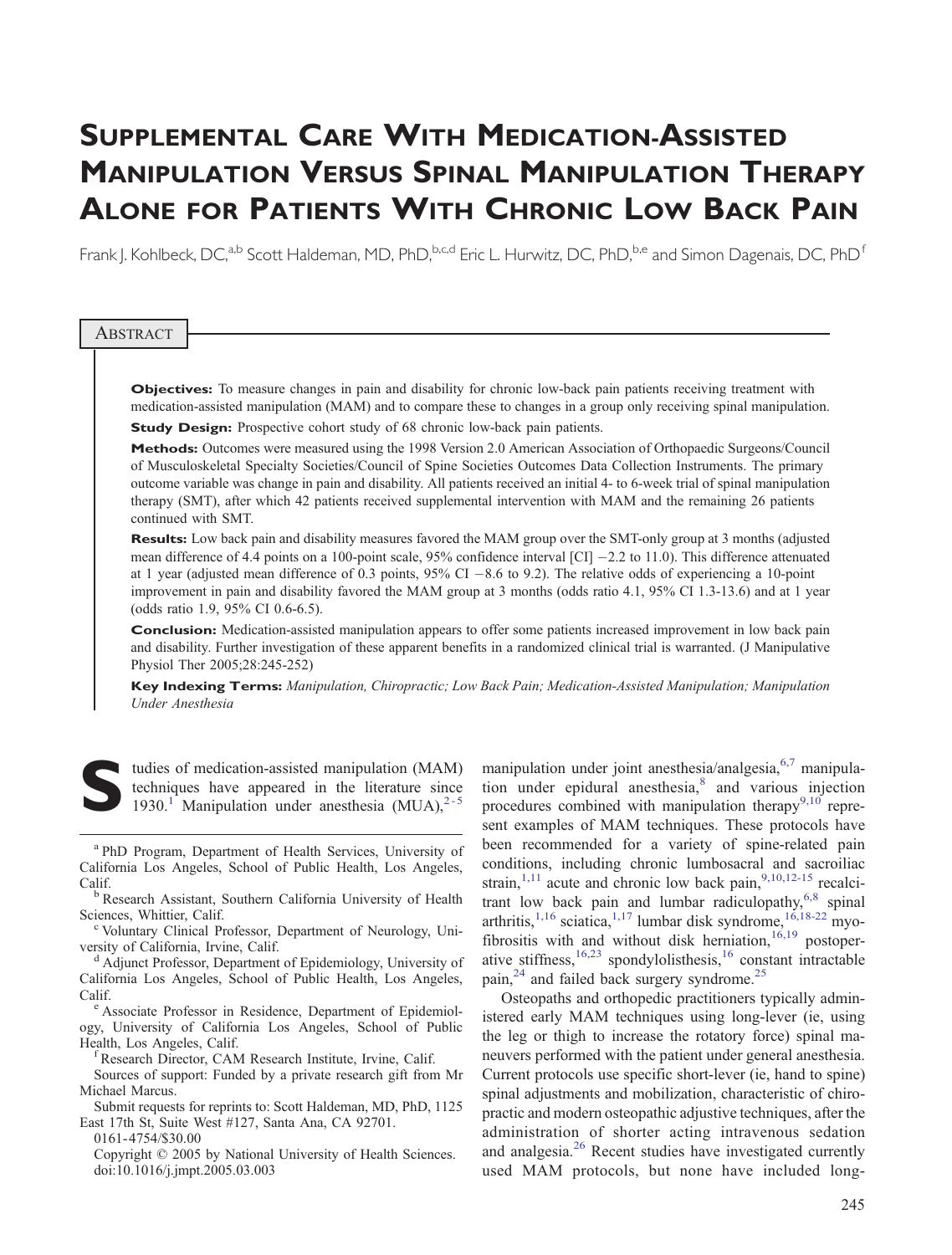term follow-up using a comprehensive set of previously validated measures.

The objectives of this study are (1) to measure immediate and long-term changes in pain and disability for chronic low-back pain patients receiving supplemental treatment with a MAM protocol combining mobilization, spinal manipulation therapy (SMT), and traction therapy of the sacrococcygeal structures; and (2) to compare changes in pain and disability for chronic low-back pain patients receiving supplemental care with MAM to changes in pain and disability for chronic low-back pain patients receiving only a course of usual SMT.

# **METHODS**

#### Study Design and Source Population

Chronic low-back pain patients presenting at 2 private chiropractic practices were recruited for participation in a prospective observational cohort study. Recruitment targeted existing patients and was augmented by radio and newspaper advertisements as well as direct mailings to local physicians requesting referral of appropriate patients. All patients enrolled in the study received an initial 4 - to 6 -week course of SMT and then followed 1 of 2 potential treatment options: (1) continued care with usual SMT or (2) continued SMT supplemented with MAM procedures.

Allocation to study group was based on clinician recommendation and patient self-selection following reevaluation after the initial course of SMT. Study participants were followed up for 1 year, with data collected at baseline, 6 weeks, 3 months, 6 months, and 1 year. The source population was made up of adults in the areas served by the 2 chiropractic practices (one located in an urban area of Southern California, the other located in a rural area of Northern California).

# Patient Selection

Patients were eligible for the study if they (1) sought care at 1 of the 2 private chiropractic practices from August 20, 2000, to February 5, 2002, (2) presented with chronic (duration  $\geq$ 3 months) nonspecific low back pain with or without back-related leg pain, (3) had reduced lumbopelvic flexibility as shown by an inability to touch their fingertips to the floor while maintaining a straight-legged standing posture, and (4) were between the ages of 18 and 60 years.

Potential participants were excluded if they (1) had back pain caused by fracture, tumor, infection, severe spondyloarthropathy, or other nonmechanical cause, (2) had active rheumatoid disease, (3) had any active infectious disease, (4) had a current history of smoking or tobacco use (must not have used tobacco products for at least 6 months before presentation), (5) had a current history of drug and/or alcohol abuse, (6) had severe coexisting disease, (7) had a blood coagulation disorder or were

using corticosteroids or anticoagulant medications, (8) were using any form of medication that would conflict with sedating medication as determined by board-certified anesthesiologist members of the treatment team, (9) had any conditions that would preclude the use of manipulation and MAM procedures, (10) lacked the ability to read English, or (11) had low back pain involving third-party liability or worker's compensation.

# Patient Screening and Enrollment Protocol

A field coordinator interviewed all patients presenting with chronic low back pain to identify those meeting selection criteria. A brief explanation of study goals and treatment protocols was given to all patients satisfying inclusion criteria. Eligible patients were asked if they were willing to participate in a study designed to help determine effective care for people with low back pain by assessing 2 treatment strategies aimed at reducing pain, improving physical function, and increasing patient satisfaction with treatment. The field coordinator explained that all study participants would receive an initial course of SMT that might be followed by supplemental care with MAM. It was explained that final decision regarding treatment rested with the patient and treating doctor. Patients agreeing to participate in the study received a medical history interview and physical examination. Plain film radiographs and magnetic resonance imaging radiographs were performed before treatment.

# Informed Consent

All eligible patients electing to participate in the study were asked to read and sign an informed consent form. The 5-page informed consent form provided explicit detail regarding treatment protocols, potential benefits, potential complications, and possibility of treatment failure. The informed consent form clearly stated that participation in the study was voluntary and that the patient could withdraw from the study or choose alternative treatment at any time. The institutional review board at the Southern California University of Health Sciences approved the study protocol and informed consent form. A field coordinator administered the informed consent form and was available to answer study-related questions. In addition, a clinician met with all eligible patients to provide a detailed explanation of the MAM protocol.

#### Cohort Selection

All study patients received a 4- to 6-week course of SMT. Patients were then reevaluated after the initial treatment period. Based on the patient's clinical progress, treating clinicians made recommendations regarding additional care that included continued spinal manipulation or supplemental care with MAM. Ultimate decisions regarding choice of treatment group resided with the patient.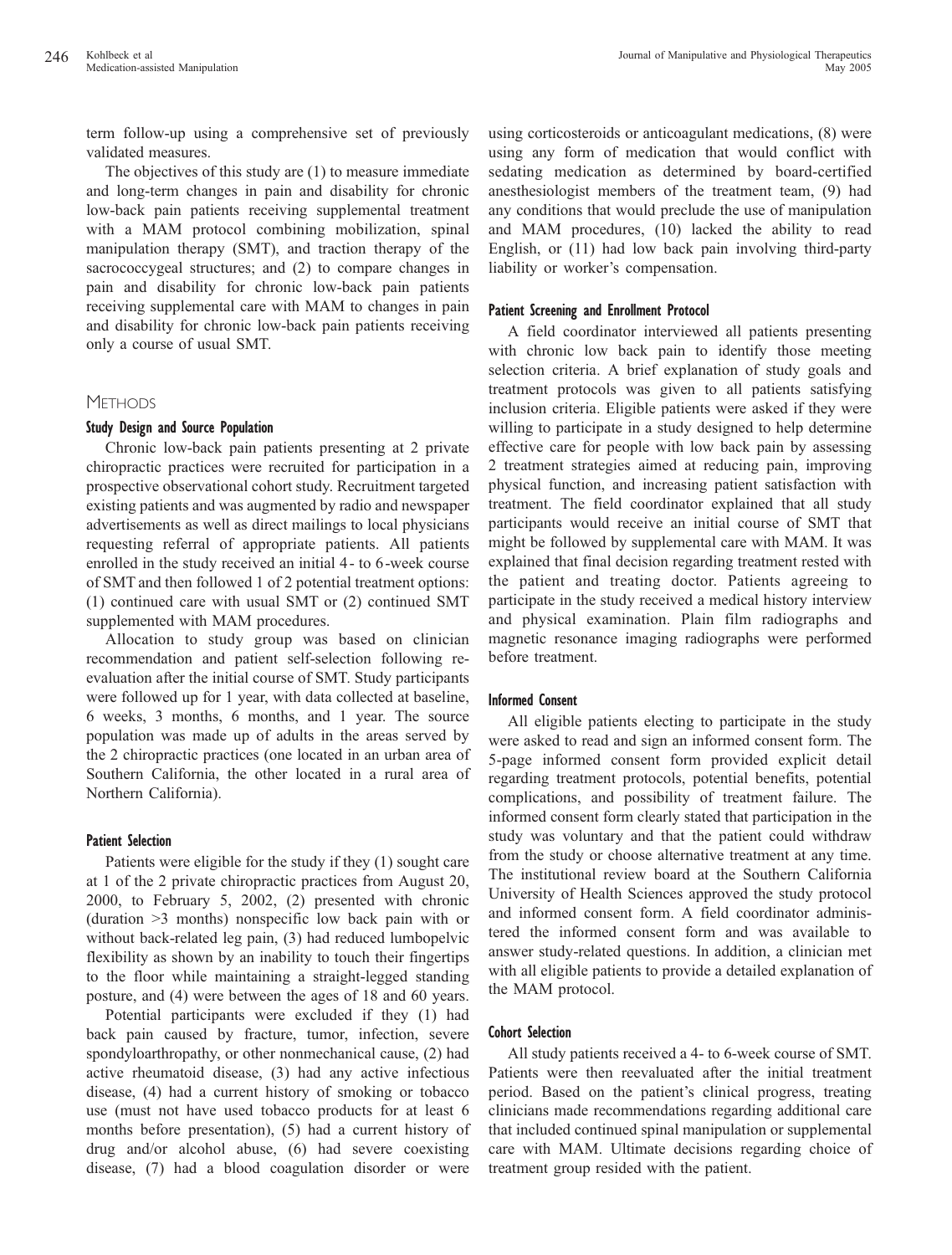#### Treatment Protocols

Care was provided by 2 chiropractors using similar treatment protocols. For the initial 4 to 6 weeks, SMT was provided to all patients, as well as information about posture and body mechanics and 1 or more of the following, as appropriate: flexibility, aerobic, and strengthening exercises. On average, patient visits were scheduled 2 to 3 times per week during this initial phase of treatment.

Patients were reevaluated at the end of the initial 4 to 6 weeks. Based on the results of this reevaluation, the clinician had 3 options: (1) recommend continued care with spinal manipulation, (2) recommend supplemental care with MAM, or (3) discharge the patient. Supplemental care with MAM was recommended if the initial clinical goals (eg, range of motion, muscle strength, and pain relief) were not met with the course of SMT and the clinician felt further gains likely with the addition of MAM.

Spinal manipulation therapy only. Patients in this group continued to receive SMT similar to the initial phase of treatment. Spinal manipulation involves a controlled dynamic thrust, applied with high velocity and low amplitude, directed at 1 or more joints of the spine using short-lever contacts. Continued care was provided based on clinical evaluation and patient feedback for an additional period of 4 to 12 weeks.

Medication-assisted manipulation. After the initial 4 to 6 weeks of spinal manipulation, patients in this group received 1 to 3 treatments with MAM. Typically, these sessions were provided in consecutive weeks. Medication-assisted manipulation incorporates the intravenous administration of sedative and analgesic medication. The rationale for the addition of sedative and analgesic medication to SMT is that it helps to eliminate or reduce pain and muscle spasm that hinder the effective use of traditional manipulation and mobilization. It is perceived that these procedures allow the practitioner to break up joint adhesions and reduce segmental dysfunction to a greater extent than if medication had not been used. A medical physician with board certification in anesthesiology carefully examined the patients to determine if relaxation and pain-controlling medication were appropriate.

The medication (ketamine hydrochloride and midazolam hydrochloride) delivered enough relaxation and pain relief to make the treatment comfortable, but was designed to wear off quickly. The examination and treatment while under medication took approximately 10 to 20 minutes. While in the relaxed state, the patients underwent a series of spinal and pelvic mobilization maneuvers targeted at increasing joint flexibility and overall range of motion. Cautious administration of SMT was used as indicated. In addition to these elements common to current medication under anesthesia protocols, patients received traction therapy with the intention of improving the movement of

#### Data Collection and Variables

Data were collected using the 1998 Version 2.0 American Association of Orthopaedic Surgeons/Council of Musculoskeletal Specialty Societies/Council [of S](#page-7-0)pine Societies Outcomes Data Collection Instruments.<sup>28</sup> Working with other specialty societies, the American Association of Orthopaedic Surgeons developed a series of instruments designed to collect patient-based data within clinical practices to assess the effectiveness of treatment regimens and in musculoskeletal research settings to study the clinical outcomes of treatment. The lumbar spine module (as well as 10 other primary instruments included in the normative data study and outcomes instruments) is designed to assess the degree to which a patient's condition affects physical and emotional functioning, self-image, and symptom status. In addition, the lumbar spine instruments include [the Sh](#page-7-0)ort-Form 36-Item (SF-36) Health Status Questionnaire.<sup>29</sup> Scales in the instruments rely on multitrait/multi-item response analysis and exhibit high levels of [interna](#page-7-0)l reliability and discriminant and convergent validity.<sup>30</sup> Each instrument contains a number of questions; some may be assessed individually, and others may be combined to form scales. Each summated outcomes scale is composed of the scores from related items that are averaged and then rescaled so that each is scored from 0 (poor outcome) to 100 (best possible outcome).

The following data were collected at baseline.

Low back pain and related disability. The pain/disability scale consisted of 11 items, 2 of which questioned the patient about frequency and magnitude of back pain symptoms. The remaining 9 items pertained to impact of these symptoms on activities of daily living (ADLs). Responses to these 11 items were averaged and rescaled to a 100-point scale with a score of 0 representing the most possible pain and disability and a score of 100 representing least possible pain and disability.

**Treatment expectations.** The treatment expectations scale was derived from responses to 5 items that queried the patient regarding expectations of treatment at baseline in terms of impact on ADLs. On the baseline questionnaire, these items were prefaced by the question, "What results do you expect from your treatment?" In response to the specific ADL items, the patient circled a number from 1 to 5 that represented their belief in the level of likelihood that the treatment would provide improvement. Patients were also given the choice of "not applicable" for these items. The index was scaled so that a score of 0 represents the lowest level of treatment expectations and 100 represents the highest level of treatment expectations.

**Comorbidity.** The comorbidity index is composed of the scores from related items that were averaged and rescaled so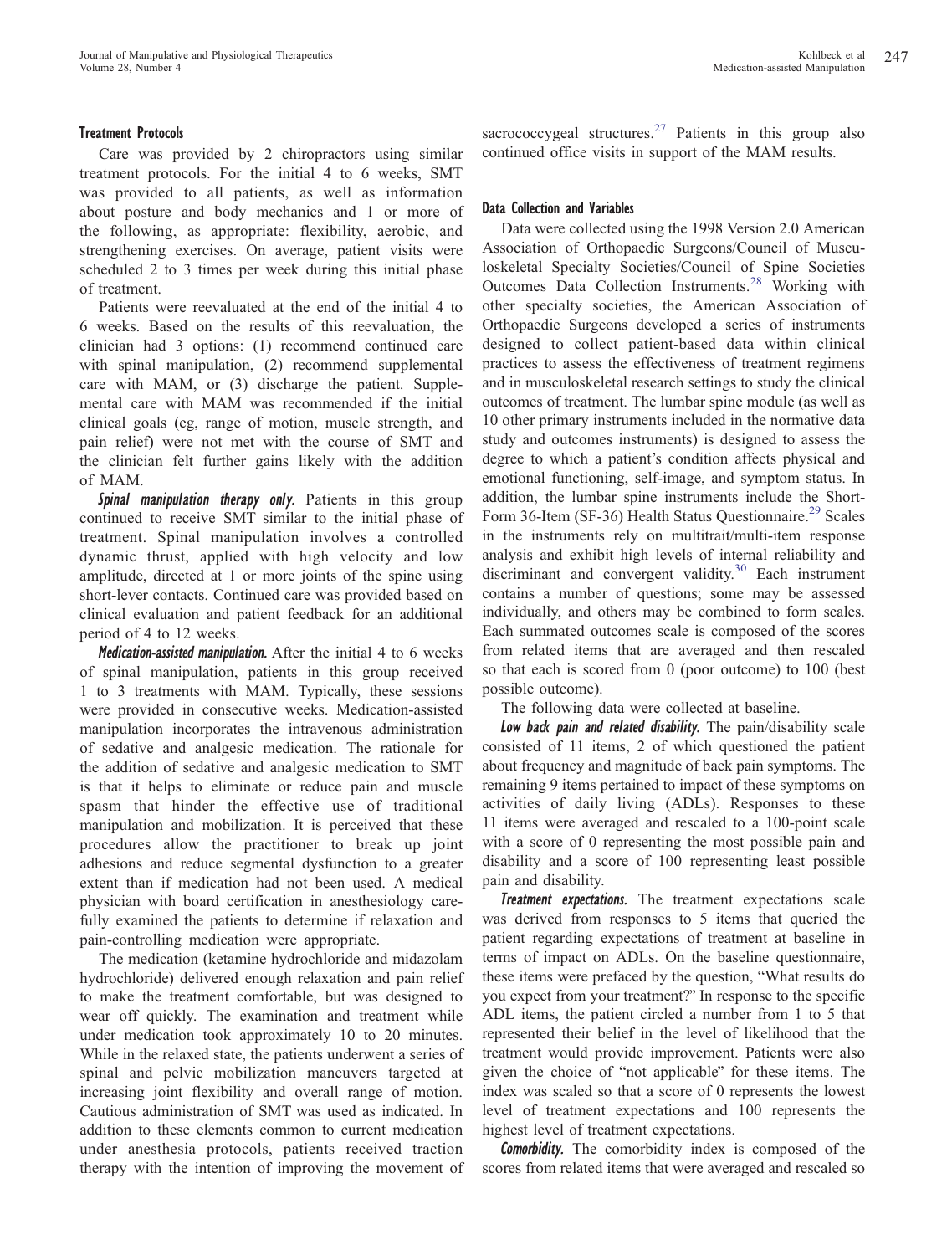that each is scored from 0 (no comorbidities) to 100 (highest level of comorbidities). Patients provided information regarding presence of major comorbidities, treatment status regarding any comorbidities, and whether existing comorbidities limited activities.

**Health-related quality of life.** The lumbar spine module contains the SF-36 Health Survey, Version 2 (S[F-36v](#page-7-0)2), which measures general health-related quality of life.<sup>29</sup> Five of 8 subscales measuring domains of health were used: (1) physical functioning, (2) role limitations caused by physical health, (3) role limitations caused by emotional problems, (4) general health perceptions, and (5) mental health. All 5 measures are scored on a 0- to 100-point scale.

**Sociodemographic data.** Sociodemographic variables included age, sex, race/ethnicity, education, household income, marital status, and current employment status.

Follow-up questionnaires addressed the same items measured at baseline. Repeated presentation of the various questions and scales provided information about change from baseline. Visit frequency was tracked by review of study patient files in both offices.

#### Outcome Variables

The primary outcome variable was change in pain and disability measured with a 0-point (most pain and disability) to 100-point (least pain and disability) scale. The pain and disability outcome was treated as a continuous variable when measured with the pain/disability index. This outcome was also used as a dichotomous variable. Cut points of 10 points or more (vs  $\leq$ 10 points) on the 100-point scale were used as dichotomous outcomes. The 10-point cut point was chosen a priori as the smallest change felt to be clinically meaningful for pain and disability.

#### Statistical Analysis

The primary comparison was MAM versus SMT alone. Descriptive statistics were used to summarize the patient characteristics measured at baseline for both treatment groups. Mean values, SDs, and medians were computed for continuous variables, and frequency distributions were generated for categorical variables. Time trends of continuous outcome variables within each group were graphed, and differences from baseline measurements were computed and plotted by time. Adjusted mean differences and 95% confidence intervals (CIs) (controlling for potential differences between groups suggested by comparison of baseline data) between groups on continuous variables were computed at each data collection point.

Logistic regression was used to estimate odds ratios (ORs) and 95% CIs for the likelihood of experiencing at least a 10 -point improvement in pain and disability between baseline and the 3-, 6-, and 12-month follow-up intervals. Sample size justification was based on detecting a 10 -point difference in pain/disability index scores between groups. An a priori judgement was made that a difference less than 10 points on the pain/disability index would not be clinically meaningful. Sample size calculations suggested that an overall sample size of 80 subjects, 40 subjects per treatment group, would be sufficient to detect between-group differences of 10 points in pain and disability (80% power and  $\alpha = .05$ ). The sample size necessary to detect smaller and probably not clinically significant differences would be substantially larger (eg, detection of 5-point between-group differences would require an overall sample size of 260 subjects with 80% power and  $\alpha = .05$ ).

#### **RESULTS**

#### Screening, Enrollment, and Follow-up

A total of 314 patients were screened. Two hundred eighteen were excluded for failure to meet selection criteria. Of the 96 patients eligible for the study, 70 elected to participate. Two dropped out, 1 from each office, after completing the consent form, but before receiving treatment. Total enrollment in the study consisted of 68 patients with both sites contributing 34 patients each. Forty-two patients elected to receive supplemental care with MAM, whereas 26 patients elected to continue with SMT alone.

Six-week and 3-month follow-up questionnaires with complete outcome data were returned by all 68 (100%) patients. Sixty-two (91.2%) patients returned the 6 -month questionnaires, and 63 (92.7%) patients completed the 1-year questionnaires.

# Baseline Characteristics

[Table 1](#page-4-0) shows baseline distributions of sociodemographic, health status, and low-back pain characteristics by treatment group and for all patients. Some variable categories were collapsed to facilitate statistical comparison between groups. Overall, 62% of the participants were men, and the mean age of all patients was approximately 41 years. Study patients were predominantly white, non-Hispanic (83.8%), married (64.7%), employed (91.2%), and had at least some college education (87.8%). The mean pain/disability score for all patients was 65 (on a 0- to 100 -point scale, 100 representing least pain and disability).

[Table 1](#page-4-0) suggests that both groups appear similar for most characteristics measured. The overall mean treatment expectations score was  $82.5$  (on a 0- to 100-point scale, 100 points signifying greatest optimism regarding treatment results) with very similar expectations reported by both treatment groups (83.9 vs 80.0 for MAM and SMT groups, respectively). Age, general health status, marital status, employment status, income, comorbidity, satisfaction with current symptoms, and SF-36 scores across all subscales were not appreciably different  $(P$  values ranging from .13 to .89).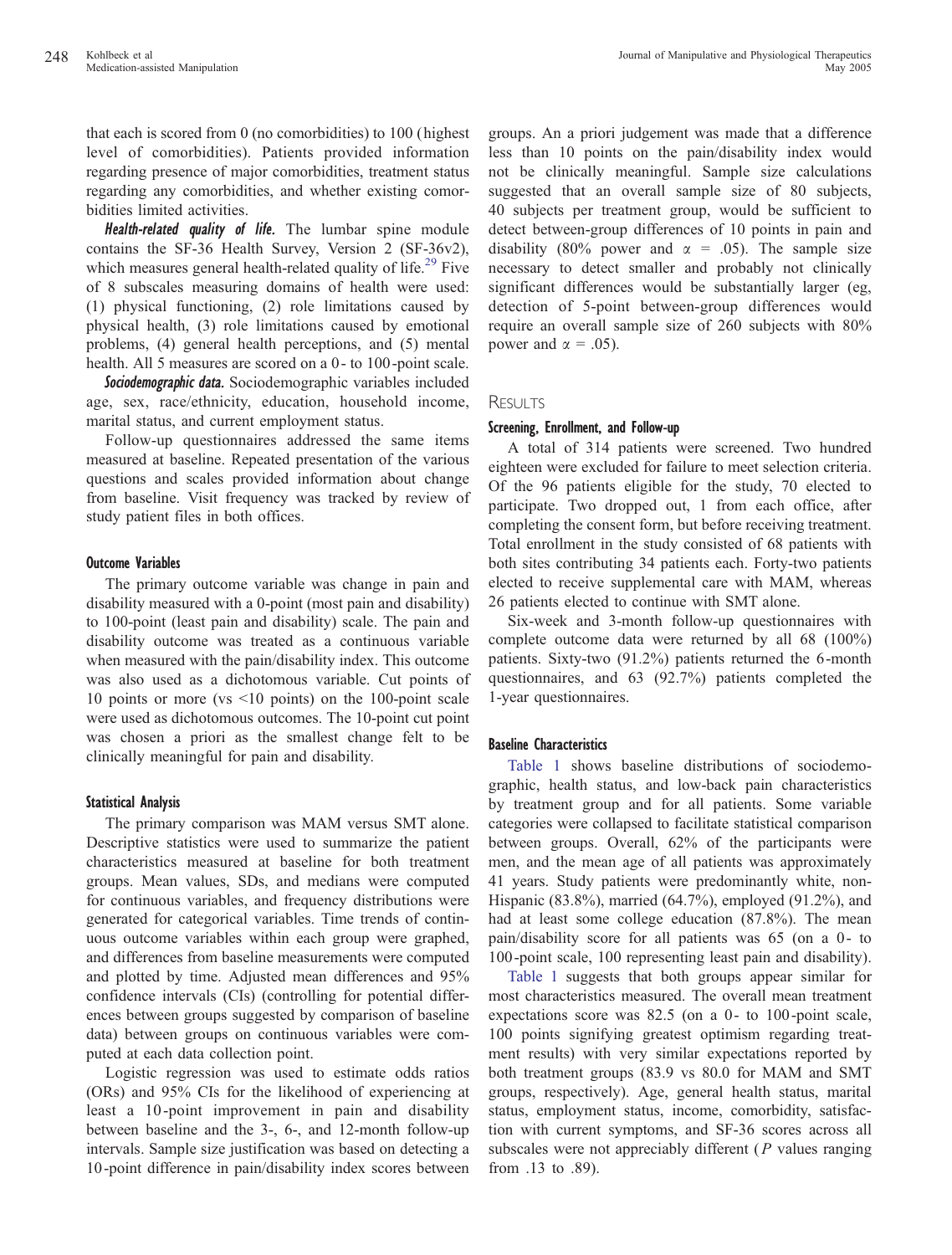|                                                           |                                | Treatment group |                | Significance |
|-----------------------------------------------------------|--------------------------------|-----------------|----------------|--------------|
|                                                           | Total ( $n = 68$ ),<br>$n$ (%) | MAM $(n = 42)$  | SMT $(n = 26)$ | level        |
| Age, y                                                    |                                |                 |                |              |
| $21 - 29$                                                 | 10(14.7)                       | 8(19.0)         | 2(7.7)         |              |
| 30-39                                                     | 21 (30.9)                      | 13(31.0)        | 8(30.8)        |              |
| $40 - 49$                                                 | 23 (33.8)                      | 15(35.7)        | 8(30.8)        | $P = .303$   |
| 50-59                                                     | 14(20.6)                       | 6(14.3)         | 8(30.8)        |              |
| Mean (SD)                                                 | 41.2 (9.33)                    | 40.0 (9.38)     | 43.2 (9.08)    |              |
| Median                                                    | 42.7                           | 39.1            | 44.2           |              |
| Sex                                                       |                                |                 |                |              |
| Male                                                      | 42 $(61.8)$                    | 22(52.4)        | 20(76.9)       | $P = .043$   |
| Female                                                    | 26 (38.2)                      | 20(47.6)        | 6(23.1)        |              |
| Race/ethnicity*                                           |                                |                 |                |              |
| White, non-Hispanic                                       | 57 (83.8)                      | 38 (90.5)       | 19 (73.1)      |              |
| <b>Black or African American</b>                          | 1(1.5)                         | 0(0)            | 1(3.8)         |              |
| Hispanic                                                  | 5(7.4)                         | 3(7.1)          | 2(7.7)         |              |
| Asian or Pacific Islander                                 | 2(2.9)                         | 0(0)            | 2(7.7)         |              |
| Other                                                     |                                |                 |                |              |
| Education                                                 | 3(4.4)                         | 1(2.4)          | 2(7.7)         |              |
| High school grad/some college                             | 33(50.0)                       | 22(53.7)        | 11(44.0)       | $P = .447$   |
| College grad/postgraduate school or degree                | 33(50.0)                       | 19(46.3)        | 14(56.0)       |              |
| Marital status                                            |                                |                 |                |              |
| Married                                                   |                                |                 |                |              |
|                                                           | 44 (64.7)                      | 24(57.1)        | 20(76.9)       |              |
| Living with significant other                             | 9(13.2)                        | 6(14.3)         | 3(11.5)        | $P = .359$   |
| Divorced/separated                                        | 6(8.8)                         | 5(11.9)         | 1(3.8)         |              |
| Single (never married)                                    | 9(13.2)                        | 7(16.7)         | 2(7.7)         |              |
| Employment status                                         |                                |                 |                |              |
| Currently working, homemaker, student                     | 63 (92.6)                      | 38 (90.5)       | 25 (96.2)      | $P = .383$   |
| Unemployed, leave of absence, retired                     | 5(7.4)                         | 4(9.5)          | 1(3.8)         |              |
| Household income                                          |                                |                 |                |              |
| Less than US\$20000                                       | 4(7.1)                         | 3(9.1)          | 1(4.3)         |              |
| US\$20000 to US\$39999                                    | 14(25.0)                       | 11(33.3)        | 3(13.0)        |              |
| US\$40000 to US\$59999                                    | 16(28.6)                       | 10(30.3)        | 6(26.1)        | $P = .134$   |
| US\$60000 to US\$79999                                    | 9(16.1)                        | 5(15.2)         | 4(17.4)        |              |
| US\$80000 or more                                         | 13(23.2)                       | 4(12.1)         | 9(39.1)        |              |
| General health status                                     |                                |                 |                |              |
| Excellent                                                 | 12(17.6)                       | 7(16.7)         | 5(19.2)        |              |
| Very good                                                 | 29(42.6)                       | 14(33.3)        | 15(57.7)       | $P = .155$   |
| Good                                                      | 22 (32.4)                      | 17(40.5)        | 5(19.2)        |              |
| Fair                                                      | 5(7.4)                         | 4(9.5)          | 1(3.8)         |              |
| Comorbidity index (0- to 100-point scale), mean (SD)      | 8.8 (4.77)                     | 8.8 (4.86)      | 8.7 (4.72)     | $P = .897$   |
| Treatment expectations (0- to 100-point scale), mean (SD) | 82.5 (17.9)                    | 83.9 (17.7)     | 80.0 (18.5)    | $P = .398$   |
| Pain/disability index (0-100 scale), mean (SD)            | 65.0(14.6)                     | 60.7(13.3)      | 72.0(14.0)     | $P = .001$   |
| Satisfaction with symptoms                                |                                |                 |                |              |
| Very dissatisfied                                         | 48 (70.6)                      | 31(73.8)        | 17(65.4)       |              |
| Somewhat dissatisfied                                     | 13(19.1)                       | 7(16.7)         | 6(23.1)        | $P = .889$   |
| Neutral                                                   | 5(7.4)                         | 3(7.1)          | 2(7.7)         |              |
| Somewhat satisfied                                        | 2(2.9)                         | 1(2.4)          | 1(3.8)         |              |
| SF-36, mean (SD)                                          |                                |                 |                |              |
| Physical function                                         | 70.1(20.4)                     | 68.7 (19.1)     | 72.5(22.5)     | $P = .457$   |
| Role-physical                                             | 47.8(39.1)                     | 44.5 (38.5)     | 52.9 (40.2)    | $P = .397$   |
| Role-emotional                                            | 72.6 (38.9)                    | 71.5 (38.4)     | 74.4 (40.3)    | $P = .775$   |
| Mental health                                             | 73.1 (15.8)                    | 72.4 (16.6)     | 74.2 (14.8)    | $P = .649$   |
| General health                                            | 71.7(20.8)                     | 71.7(20.8)      | 74.0 (21.5)    | $P = .471$   |

<span id="page-4-0"></span>Table 1. Frequency distributions and mean values and medians for selected sociodemographic and baseline health status and back pain variables, by treatment group

Some patients refused to provide data for some variables. Percentages were calculated using total number of nonmissing responses provided for each variable.

\* Lack of racial diversity in study patients precluded meaningful analysis comparing differences between groups.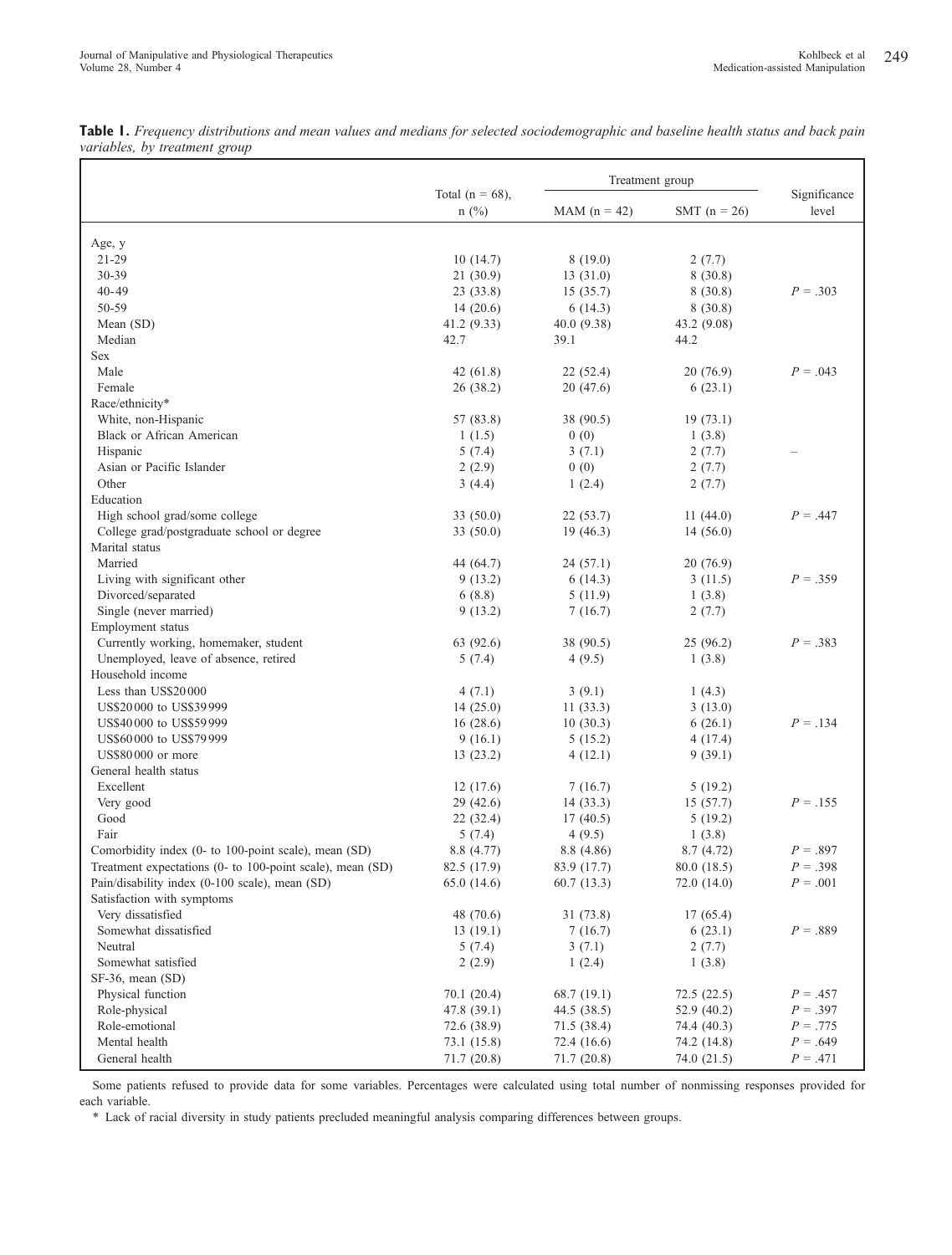

Fig 1. Adjusted mean levels of pain and disability, by follow-up assessment and treatment group.

Table 2. Adjusted mean values, mean differences, and 95% CIs for pain and disability at baseline and each follow-up assessment, by treatment group: results of ordinary least squares regression analysis

| Follow-up       | Mean pain/disability |            | Mean        |                   |
|-----------------|----------------------|------------|-------------|-------------------|
| interval        | MAM                  | <b>SMT</b> | difference* | 95% CI*           |
| <b>Baseline</b> | 61.2                 | 71.2       | $-10.0$     | $-16.9$ to $-3.1$ |
| 6 wk            | 75.7                 | 79.2       | $-3.6$      | $-10.8$ to 3.7    |
| $3 \text{ mo}$  | 84.8                 | 80.4       | 4.4         | $-2.2$ to 11.0    |
| 6 mo            | 85.6                 | 83.4       | 2.1         | $-6.1$ to 10.4    |
| V               | 813                  | 81.0       | 0.3         | $-8.6$ to 9.2     |

Baseline pain and disability mean scores, mean difference, and 95% CI for the MAM and SMT groups are unadjusted. Follow-up pain and disability means, mean differences, and 95% CIs are adjusted for baseline pain/disability and sex.

\* Negative values indicate higher scores for the SMT group relative to the MAM group.

Some differences in clinical and sociodemographic variables were noted between the 2 treatment groups at baseline. The MAM group reported a mean pain/disability score of 60.7, whereas the SMT-only group reported a mean pain/disability score of 72.0 (mean difference  $-11.3$ , 95%  $CI$   $-18.1$  to  $-4.6$ ). Differences between the treatment groups for sex also appear statistically significant with a higher proportion of women opting to supplement SMT with MAM. Subsequent analyses comparing pain/disability outcomes between groups controlled for baseline differences in pain/disability and sex.

#### Pain/Disability Outcomes

Adjusted mean pain/disability scores for both groups are presented for all assessment intervals in Fig 1 and Table 2 (adjusted for baseline pain/disability and sex). Improvement in adjusted mean pain/disability scores during the initial 4 - to 6-week trial of therapy was 8.0 points for the patients choosing to continue with SMT alone, whereas the patients

| <b>Table 3.</b> ORs for improvement in pain and disability for MAM |
|--------------------------------------------------------------------|
| versus SMT, by follow-up interval: results of logistic regression  |
| analysis                                                           |

| Follow-up interval | $OR*$ | $95\%$ CI <sup>*</sup> |
|--------------------|-------|------------------------|
| $0-3$ mo           | 4.1   | $1.3 - 13.6$           |
| $0-6$ mo           | 2.5   | $0.7 - 9.9$            |
| $0-12$ mo          | 19    | $0.6 - 6.5$            |

Odds of improvement in pain/disability scores from baseline to each follow-up assessment point for the MAM group versus the SMT group. Improvements of  $\geq 10$  points (vs <10 points) on the pain and disability index were used as dichotomous outcomes.

\* ORs and 95% CIs are adjusted for baseline pain/disability and sex.

opting for supplemental care with MAM experienced a gain of 14.5 points during the initial SMT phase. During the subsequent active care phase (from week 6 to 3 months), the group receiving additional care with SMT alone experienced a slight further improvement of 1.2 points, whereas the group receiving supplemental care with MAM experienced a substantially larger additional improvement in pain and disability scores of 9.1 points. At 3 months, the adjusted mean pain and disability score for the MAM group increased to 84.8, whereas the usual care group score remained virtually unchanged at 80.4 (adjusted mean difference of 4.4 points,  $95\%$  CI  $-2.2$  to 11.0). Slight increases in adjusted mean pain and disability scores occurred between 3 and 6 months for both groups, with scores dropping a little for both groups at 1-year follow-up.

About 66% of all patients experienced improvement in pain and disability by 10 points or more during the first 3 months, and approximately 64% of study participants reported improvement of at least 10 points at 1 year. Eighty-one percent of the MAM group had a 10-point or more improvement in pain and disability scores between baseline and 3 months compared with 42% of SMT-only patients. At 1 year, 74% of the MAM group reported an improvement of at least 10 points over baseline scores compared with 48% of the patients continuing with SMT alone. Table 3 lists the adjusted ORs measuring the odds of improvement by at least 10 points for pain and disability in the MAM group versus the SMT group. The relative odds of experiencing a 10-point improvement in pain and disability favored the MAM group at 3 months (adjusted OR 4.1, 95% CI 1.3-13.6) and at 1 year (OR 1.9, 95% CI 0.6-6.5).

There were no known study-related adverse events requiring institutional review board notification for participants in either group.

#### **DISCUSSION**

This effort represents the first multisite long-term study of MAM using a comprehensive set of previously validated outcome measures. A recent review of MAM lists at least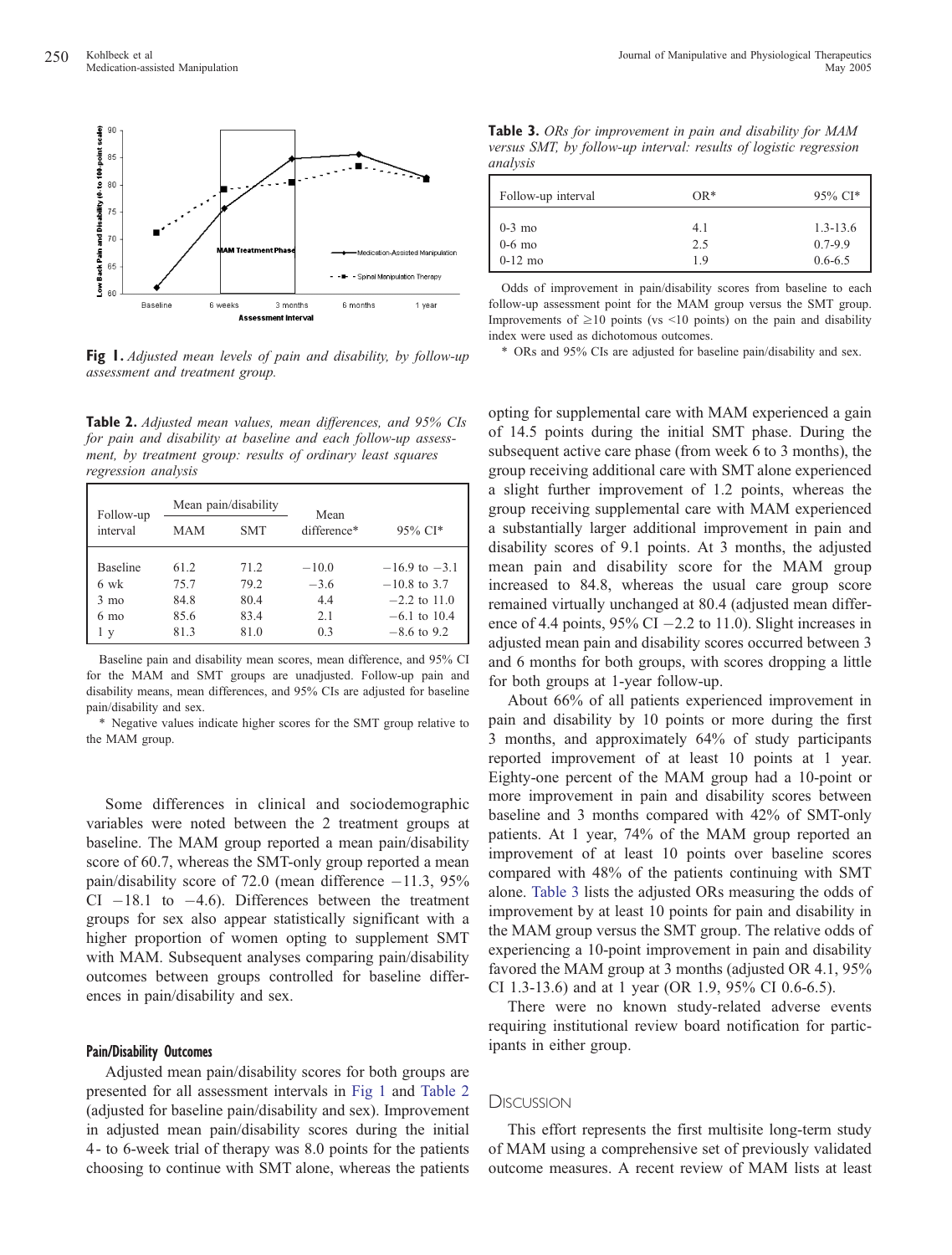2[5 studie](#page-7-0)s appearing in the English-language literature since 1930.<sup>26</sup> Th[e vast majority of these](#page-7-0) studies are cas[e repo](#page-7-0)rts or case series,  $2-4,16,18-20,23-25,31-34$  with only 1 cohort<sup>35</sup> and 2 randomized clinical trials. $9,10$  One additiona[l coh](#page-7-0)ort study has appeared since the review was published.<sup>36</sup> Although our findings of patient improvement with MAM are similar to the findings of prior investigations, significant differences between many of those trials and this present study, perhaps most notably differences in treatment protocols, limit meaningful comparisons.

Most reported MAM studies involve MUA techniques, and virtually all MUA reports published before the mid-1990s included protocols using general anesthesia. More current protocols, including the one used in this investigation, use shorter acting agents that induce moderate sedation/analgesia (conscious sedation) to deep sedation/ analgesia rather than general anesthesia, which causes loss of consciousness during which patients are not arousable, even by painful stimulation.

In addition, these earlier studies used long-lever manipulation techniques rather than the short-lever techniques currently used. The earlier studies did use passive range of motion stretching similar to current techniques. The 2 MAM randomized clinical trials reported protocols differing even more substantially. One studied the use of long-lever manipulation accompanied [with the](#page-7-0) injection of a proliferant solution into spinal ligaments,<sup>9</sup> and the other investigated the combination of m[anual](#page-7-0) therapy with steroid injections of the piriformis muscle. $10$ 

Two recent studies used treatment protocols quite similar to this observational [trial](#page-7-0). One reported results from a case series of  $177$  patients,<sup>2</sup> and the other reported results from a cohort study with 38 MUA patients compared with 49 MUA-eligible patients not receiving such treatment because of failure to obtain insurance precertificatio[n.](#page-7-0)<sup>36</sup> The case series outcome measures were range of motion, Visual Analog Scale rating, medication use, and work status assessed before MUA, after MUA, and 6 months after MUA. The cohort study outcome measures assessed low back pain and disability using the Roland-Morris Questionnaire and a numerical pain scale given before MUA, after the final MUA, and again 4 weeks later. Findings from our study are consistent with these 2 prior investigations regarding improvement in reported pain and disability. A pattern common to the recently published cohort study and our study is that mean baseline pain and disability scores were worse in the MAM cohort relative to the SMT-only cohort.

Treatment group selection was dependent on insurance approval in the recently published MUA cohort study. Impact of financial constraints was limited in our study by the existence of a funding source that provided for care at subsidized rates. In our study, group determination was the result of patient choice following clinical recommendations made at reevaluation after the initial trial of usual chiropractic care. Clinicians did not have access to pain/ disability index scores at any time during the study, but mean pain/disability score differences at baseline between MAM and SMT-only groups appear to agree with the clinicians' assessments as well as underscore a theme in the MAM literature. This procedure has been recommended as an additional treatment option for patients with greater levels of pain and disability that are not adequately resolved with manual therapy alone.

The primary limitation of the present investigation is that treatment was not randomly allocated. This limitation was partially addressed by collecting extensive patient characteristics data and controlling for observed differences between the 2 groups during analysis. Baseline data indicate that the 2 groups are quite similar across most variables, with the notable exception of level of initial pain and disability and potential differences in age and sex, which were used as a covariates in all subsequent analyses. Resource limitations resulted in an enrollment lower than original recruitment targets resulting in less precise estimates of effect. Results from our study may not be generalized to other populations in which patient populations differ from our sample or clinicians use different techniques. The MAM protocol applied in this study is very similar to those taught at postgraduate courses in the United States, although the additional component of traction therapy for sacrococcygeal structures is unique. Both clinicians serve as or have served as faculty for postgraduate MAM courses. The use of previously validated comprehensive outcome measures instruments, long-term follow-up, and high 1-year response rate represent strengths of this study relative to prior MAM investigations.

# **CONCLUSION**

Chronic low-back pain patients presenting with greater levels of pain and disability appear more likely to pursue supplemental care with MAM after a course of SMT alone. Medication-assisted manipulation appears to offer these patients increased improvement in low back pain and disability. These improvements may not endure over the long term, and the clinical changes observed are not necessarily caused by MAM. This study does suggest that certain subpopulations of chronic low-back pain patients may be suitable candidates for MAM and that additional studies assessing treatment effectiveness appear warranted. A larger-scale, multisite, randomized, controlled trial represents the next logical step for subsequent investigations of MAM.

# **ACKNOWLEDGMENTS**

The authors thank Mr Michael Marcus for the funding of this project through a generous research gift. The authors also thank Dr Jim Wooley, Dr Chris Kemper, Dr Brian